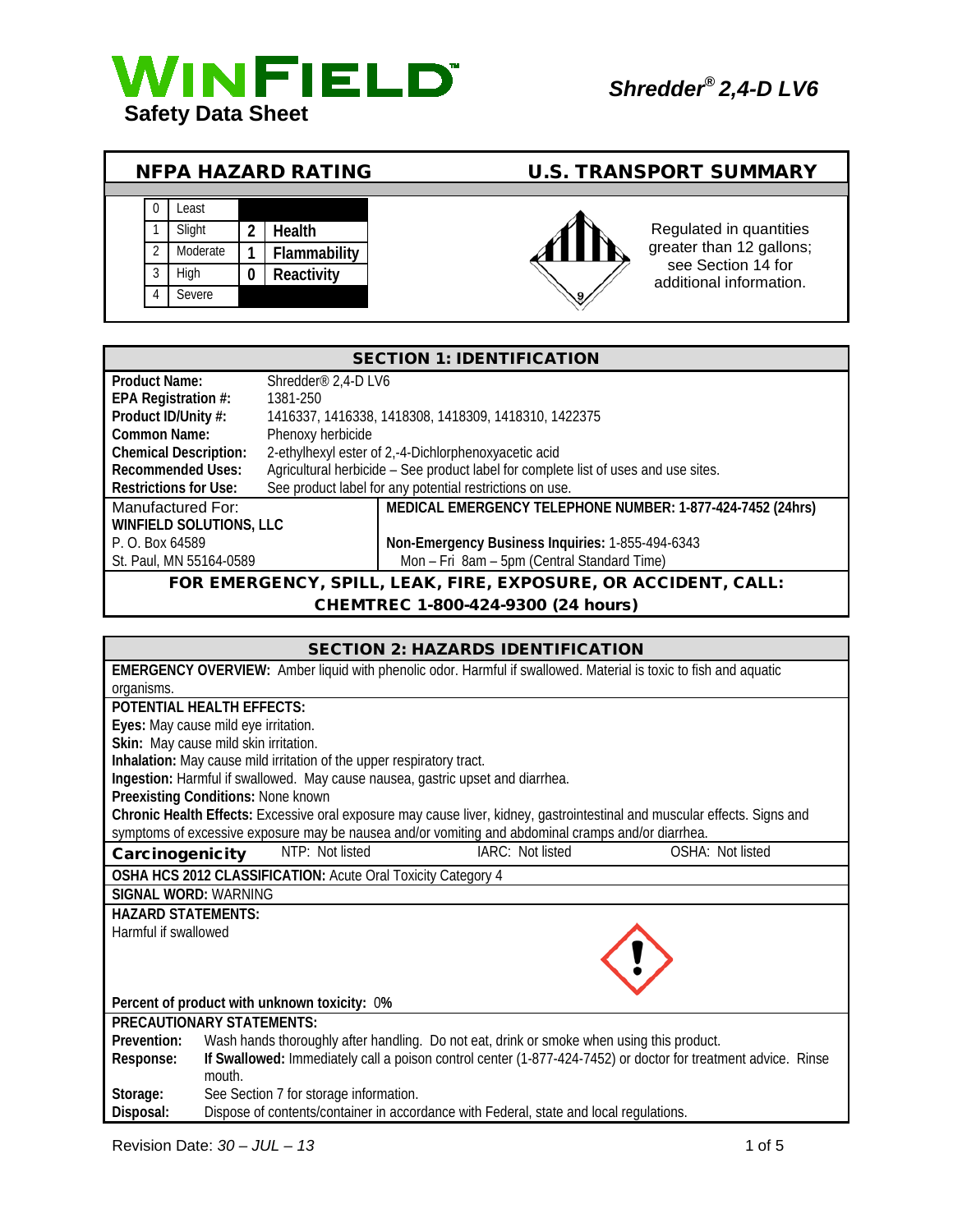# *Shredder® 2,4-D LV6*

| <b>SECTION 3: COMPOSITION/INFORMATION ON INGREDIENTS</b>                                                                       |            |            |  |  |  |
|--------------------------------------------------------------------------------------------------------------------------------|------------|------------|--|--|--|
| Ingredient                                                                                                                     | $%$ (wt)   | CAS Reg. # |  |  |  |
| 2,4-Dichlorophenoxyacetic acid, iso-octyl ester                                                                                | 88.8%      | 1928-43-4  |  |  |  |
| 2-ethyl hexanol                                                                                                                | $< 0.35\%$ | 104-76-7   |  |  |  |
|                                                                                                                                |            |            |  |  |  |
|                                                                                                                                |            |            |  |  |  |
| *Ingredients not specifically listed are non-hazardous and are considered to be confidential business information under 29 CFR |            |            |  |  |  |
| 1910.1200(i).                                                                                                                  |            |            |  |  |  |
| See Section 8 for exposure limits.                                                                                             |            |            |  |  |  |

|             | <b>SECTION 4: FIRST AID MEASURES</b>                                                                                                                                                                                               |
|-------------|------------------------------------------------------------------------------------------------------------------------------------------------------------------------------------------------------------------------------------|
| Inhalation: | Remove person from contaminated area to fresh air and assist breathing as needed. See medical attention<br>if irritation occurs.                                                                                                   |
| Ingestion:  | Seek medical attention or call a poison control center for treatment advice. Do not induce vomiting unless<br>instructed to do so by a poison control center or doctor. Do not give anything by mouth to an unconscious<br>person. |
| Eyes:       | Flush eyes with clean water for at least 15 minutes. Lift eyelids to facilitate irrigation. If present, remove<br>contact lenses after 5 minutes and continue rinsing. Seek medical attention if irritation persists.              |
| Skin:       | Remove contaminated clothing and wash before re-using. Flush skin with water and then wash with soap<br>and water. Seek medical attention if irritation persists.                                                                  |

#### SECTION 5: FIRE FIGHTING MEASURES

**Suitable Extinguishing Media:** Alcohol-resistant foam, carbon dioxide, dry powder or water fog **Unsuitable Extinguishing Media:** Water jet. Use of water jet will spread material.

**Special Fire Fighting Procedures:** Wear NIOSH/MSHA approved self-contained breathing apparatus and full bunker gear. Dike area to prevent runoff and contamination of water sources. Dispose of fire control water later. Avoid breathing vapors; keep upwind.

**Hazardous Combustion Products:** Hydrogen chloride and carbon oxides under fire conditions.

**Unusual Fire and Explosion Hazards:** Closed containers may explode from vapor expansion in high heat.

#### SECTION 6: ACCIDENTAL RELEASE MEASURES

**Personal Precautions:** Refer to Section 8 for personal protective equipment to be worn during containment and clean-up of a spill involving this product.

**Environmental Precautions:** Do not allow spilled product or washings to enter sewers or waterways.

**Methods for Containment:** Contain spilled product by diking area with sand or earth.

**Methods for Clean-up:** Cover spilled product with an inert absorbent material such as sand, vermiculite or other appropriate material. Vacuum, scoop or sweep up material and place in a container for disposal. Do not place spilled material back in original container.

**Other Information:** Spills of this product may require reporting under the Comprehensive Environmental Response, Compensation, and Liability Act (CERCLA) as the product contains 2,4-Dichlorophenoxyacetic acid (2,4-D) with a reportable quantity (RQ) of 100 lbs. See Section 15 for additional information.

# SECTION 7: HANDLING AND STORAGE

**Handling:** RECOMMENDATIONS ARE FOR MANUFACTURING, COMMERCIAL BLENDING, AND PACKAGING WORKERS. PESTICIDE APPLICATORS AND WORKERS must refer to the pesticide product label and Directions for Use attached to the product for Agricultural Use Requirements in accordance with the EPA Worker Protection Standard 40 CFR part 170. Ensure adequate ventilation. Immediately clean up spills that occur during handling. Keep containers closed when not in use. Practice good hygiene after using this material, especially before eating, drinking, smoking, using the toilet, or applying cosmetics. **Storage:** Store in cool, dry areas away from children, feed and food products and sources of heat. Store in original container with lid tightly closed. Do not store in direct sunlight. **See pesticide product label for additional storage information. Minimum Storage Temperature:** Not determined

**Other Precautions:** Consult Federal, state and local laws and regulations pertaining to storage.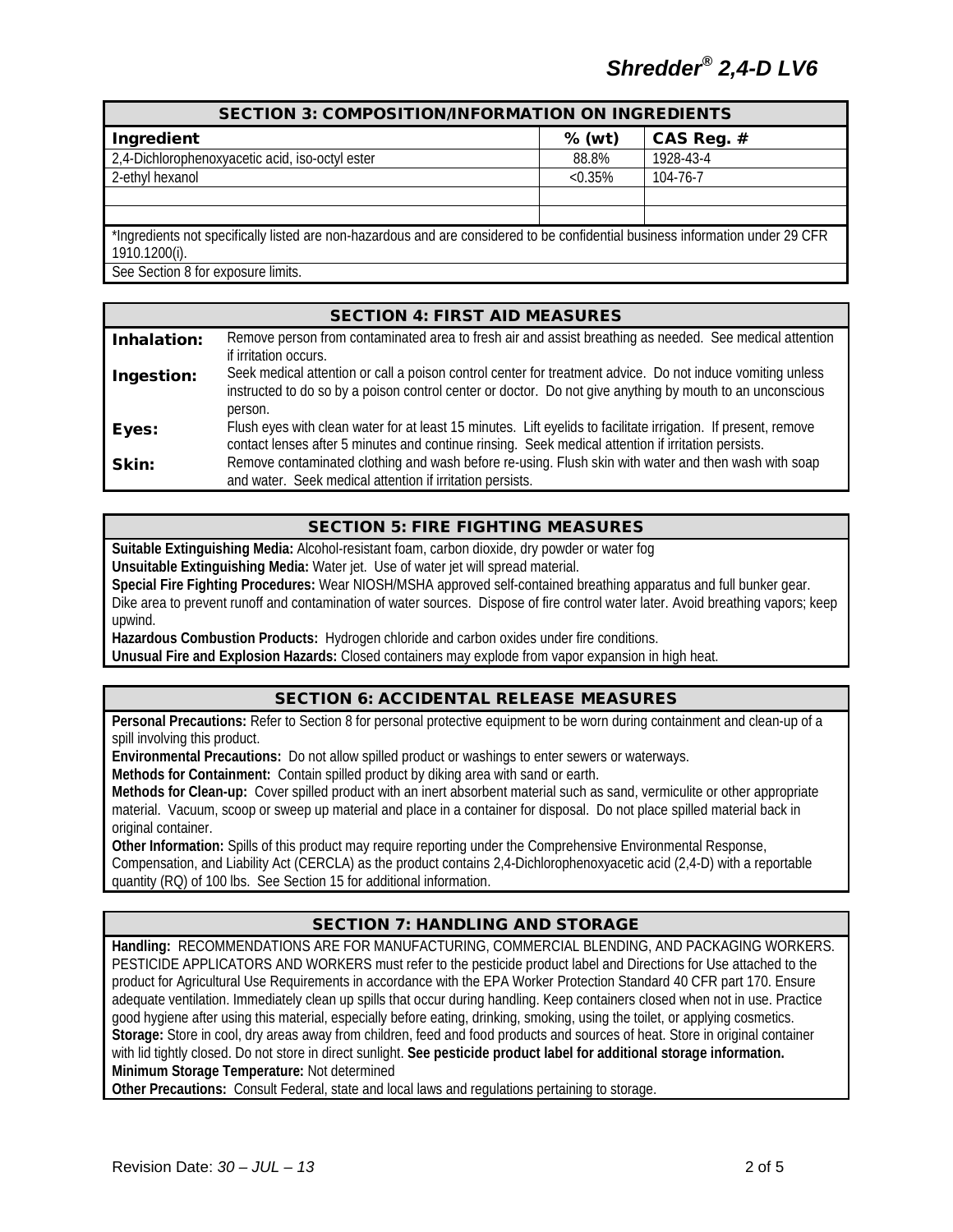| <b>Exposure Guidelines</b>        |                 |                 |           |  |  |
|-----------------------------------|-----------------|-----------------|-----------|--|--|
| Component:                        | <b>OSHA PEL</b> | <b>ACGIHTLV</b> | NIOSH REL |  |  |
| 2,4-D Dichlorophenoxy acetic acid | 10 mg/m3 (TWA)  | 10 mg/m3 (TWA)  |           |  |  |
|                                   |                 |                 |           |  |  |

**NOTE TO END USERS:** PERSONAL PROTECTIVE EQUIPMENT (PPE) AND CLOTHING LISTED IN THIS SECTION IS FOR MANUFACTURING, COMMERCIAL BLENDING AND PACKAGING WORKERS. APPLICATORS AND HANDLERS SHOULD REFER TO THE PESTICIDE PRODUCT LABEL FOR PROPER PERSONAL PROTECTIVE EQUIPMENT (PPE) AND CLOTHING.

**Respiratory Protection:** Where airborne exposure to concentrations greater than the above listed exposure limits is likely, use a NIOSH approved respirator with cartridges/canisters approved for pesticides.

**Engineering Controls: Local Exhaust:** Provide general or local exhaust ventilation systems to maintain airborne concentrations below OSHA PELs or other specified exposure limits. Local exhaust ventilation is preferred.

**Protective Gloves:** Wear chemical resistant gloves.

**Eye Protection:** Wear chemical goggles or safety glasses and full-face shield. Contact lenses are not eye protective devices. **Other Protective Clothing or Equipment:** Wear long sleeve shirt, long pants and shoes plus socks to prevent skin exposure. **Work/Hygienic Practices:** Never eat, drink, nor use tobacco in work areas. Practice good hygiene after using this material, especially before eating, drinking, smoking, using the toilet, or applying cosmetics.

|   | <b>SECTION 9: PHYSICAL AND CHEMICAL PROPERTIES</b> |                                                  |  |                                                             |  |
|---|----------------------------------------------------|--------------------------------------------------|--|-------------------------------------------------------------|--|
| . |                                                    | $\sim$ $\sim$ $\sim$ $\sim$ $\sim$ $\sim$ $\sim$ |  | $\overline{A}$ $\overline{A}$ $\overline{C}$ $\overline{A}$ |  |

| Physical State:             | Liauid                                | Specific Gravity $(H_2O=1)$ :        | $1.135 - 1$        |
|-----------------------------|---------------------------------------|--------------------------------------|--------------------|
| Vapor Pressure (mm Hg):     | Not determined                        | Density (lbs/gallon):                | $9.47 - 9.$        |
| Vapor Density (Air=1):      | Not determined                        | <b>Melting Point/Freezing Point:</b> | Not dete           |
| Solubility in Water (wt %): | Soluble                               | <b>Boiling Point/Range:</b>          | Not dete           |
| Viscosity:                  | Not determined                        | DH:                                  | $4.7 - 5.9$        |
| Appearance and odor:        | Amber colored liquid with slight      | <b>Flash Point:</b>                  | $>200^{\circ}$ F ( |
|                             | المتواري والمتاريخ والمتوارث والمراري |                                      |                    |

**Physical Specific Gravity (H<sub>2</sub>O=1):** 1.135 – 1.136 (typical) determined **Density** (Ibs/gallon): 9.47 – 9.48 lbs/gallon determined **Melting Point/Freezing Point:** Not determined **Solution Community in Boiling Point/Range:** Not determined **Appenrice and one of colored liquid with slight** phenolic odor

**Flash Point:** >200°F (93°C)

## SECTION 10: STABILITY AND REACTIVITY

**Reactivity:** None known

**Chemical Stability:** Product is stable at ambient temperature and pressure, under normal storage and handling conditions. **Possibility of Hazardous Reactions:** Will not occur

**Conditions to Avoid:** Avoid excessive heat.

**Incompatible Materials:** Strong bases, acids and oxidizing materials.

**Hazardous Decomposition Products:** Hydrogen chloride and carbon oxides under fire conditions.

|                                           | <b>SECTION 11: TOXICOLOGICAL INFORMATION</b>                                                                                                                                                               |
|-------------------------------------------|------------------------------------------------------------------------------------------------------------------------------------------------------------------------------------------------------------|
| <b>ACUTE TOXICITY</b>                     |                                                                                                                                                                                                            |
| Eye Effects:                              | May cause mild but reversible eye irritation. Animal tests show product to be non-irritating.                                                                                                              |
| <b>Skin Effects:</b>                      | May cause mild but reversible skin irritation. LD50 > 5,050 mg/kg                                                                                                                                          |
| <b>Acute Inhalation Effects:</b>          | LC50 for the active ingredient (2,4-Dichlorophenoxyacetic acid, iso-octyl ester) is >5.4 mq/L;<br>Additional components are not anticipated to lower the inhalation toxicity of the end product.           |
| <b>Acute Oral Effects:</b>                | $LD50 = 1,750$ mg/kg                                                                                                                                                                                       |
| <b>Specific Target Organ</b><br>Toxicity: | None known                                                                                                                                                                                                 |
| <b>CHRONIC TOXICITY</b>                   |                                                                                                                                                                                                            |
| <b>Chronic Effects:</b>                   | Excessive oral exposure may cause liver, kidney, gastrointestinal and muscular effects. Signs<br>and symptoms of excessive exposure may be nausea and/or vomiting and abdominal cramps<br>and/or diarrhea. |
| Carcinogenicity:                          | None known                                                                                                                                                                                                 |
| Mutagenicity:                             | None known                                                                                                                                                                                                 |

*Continued on next page*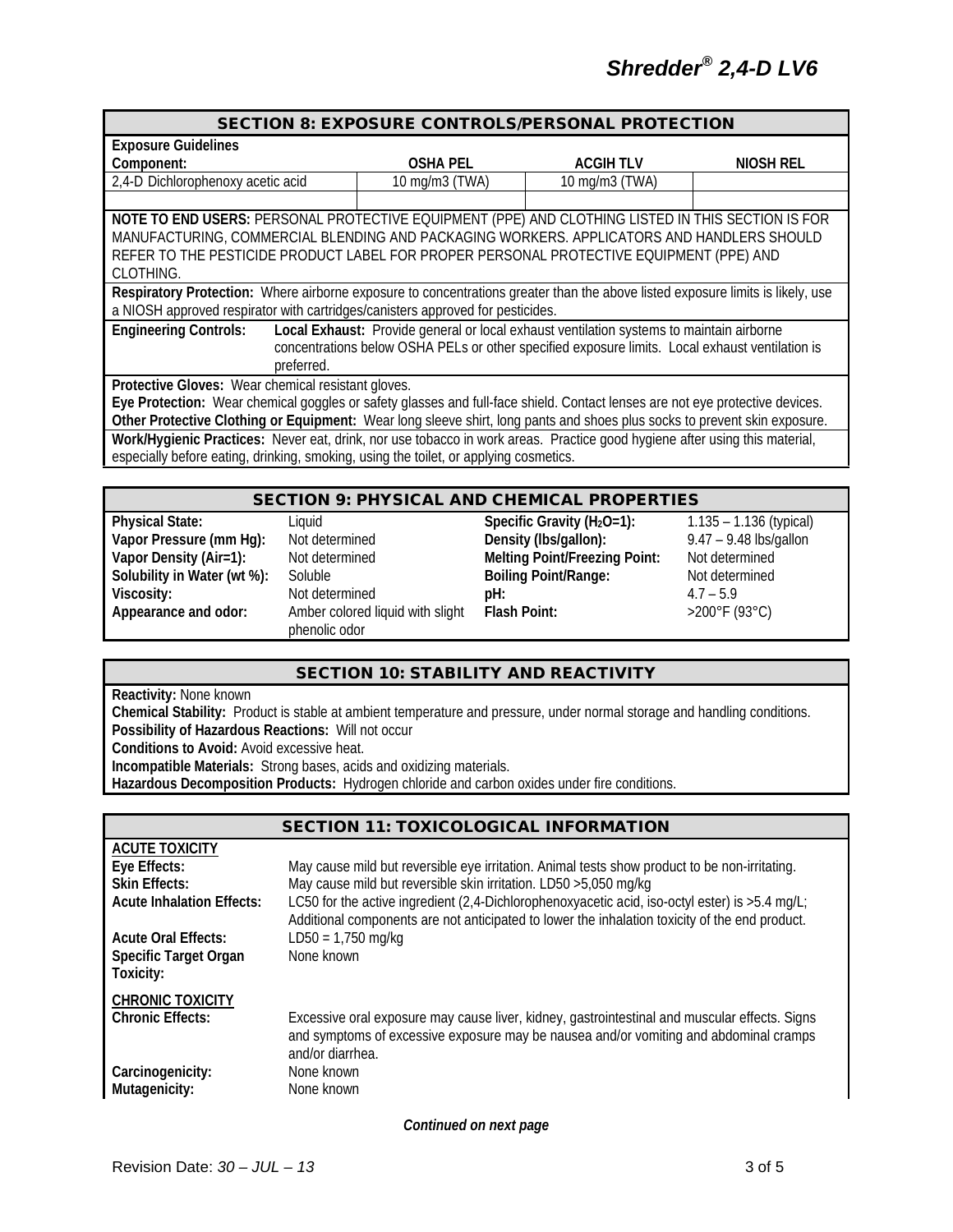**Teratogenicity:** None known<br> **Reproductive Toxicity:** None known **Reproductive Toxicity:** 

**POTENTIAL HEALTH EFFECTS:**

**Eyes:** May cause mild eye irritation.

**Skin:** May cause mild skin irritation.

**Inhalation:** May cause mild irritation of the upper respiratory tract.

**Ingestion:** Harmful if swallowed. May cause nausea, gastric upset and diarrhea.

#### SECTION 12: ECOLOGICAL INFORMATION

| <b>ENVIRONMENTAL SUMMARY:</b> This product is toxic to fish and aquatic invertebrates. |                |  |  |  |  |
|----------------------------------------------------------------------------------------|----------------|--|--|--|--|
| <b>ECOTOXICITY DATA:</b>                                                               |                |  |  |  |  |
| Fish Acute and Prolonged Toxicity:                                                     | Not determined |  |  |  |  |
| <b>Aquatic Invertebrate Acute Toxicity:</b>                                            | Not determined |  |  |  |  |
| <b>Aquatic Plant Toxicity:</b>                                                         | Not determined |  |  |  |  |
| <b>Bird Acute and Prolonged Toxicity:</b>                                              | Not determined |  |  |  |  |
| Honeybee Toxicity:                                                                     | Not determined |  |  |  |  |
| <b>ENVIRONMENTAL EFFECTS:</b>                                                          |                |  |  |  |  |
| Soil Absorption/Mobility:                                                              | Not determined |  |  |  |  |
| Persistence and degradability:                                                         | Not determined |  |  |  |  |
| <b>Bioaccumulative Potential:</b>                                                      | Not determined |  |  |  |  |
| Other adverse effects:                                                                 | Not determined |  |  |  |  |

#### SECTION 13: DISPOSAL CONSIDERATIONS

**Waste:** Dispose of in accordance with applicable Federal, state and local laws and regulations.

**Container:** Triple rinse and recycle the container or dispose of in accordance with Federal, state and local laws and regulations. **See pesticide product label for full instructions on disposal.**

**RCRA Characteristics:** It is the responsibility of the individual disposing of this product to determine the RCRA classification and hazard status of the waste. If product is disposed of as purchased, the following RCRA code applies: U240 - Acetic acid, (2,4-dichlorophenoxy)-, salts & esters

## SECTION 14: TRANSPORT INFORMATION

| DOT:<br>(Ground) | This product is not regulated by the U.S. Department of Transportation as a hazardous material for ground<br>shipment in quantities less than 12 gallons.<br>For quantities greater than or equal to 12 gallons:<br>UN3082, Environmental Hazardous Substance, Liquid, N.O.S (2,4-D), 9, PG III, RQ |
|------------------|-----------------------------------------------------------------------------------------------------------------------------------------------------------------------------------------------------------------------------------------------------------------------------------------------------|
| IMDG:<br>(Sea)   | Not determined                                                                                                                                                                                                                                                                                      |
| IATA:<br>(Air)   | Not determined                                                                                                                                                                                                                                                                                      |
| TDG:<br>(Canada) | Not determined                                                                                                                                                                                                                                                                                      |

#### SECTION 15: REGULATORY INFORMATION

**TSCA Inventory:** This product is exempt from TSCA inventory listing requirements as it is solely for FIFRA regulated use. **SARA Title III Information:**

**Section 302 - Extremely hazardous substances:** None listed **Section 311/312 – Hazard Categories:** Immediate (Acute) **Section 313 –** The following chemicals are subject to the reporting requirements of Section 313 of Title III, Superfund Amendments and Reauthorization Act of 1986 and 40 CFR 372: 2,4-Dichlorophenoxyacetic acid, iso-octyl ester (CAS # 1928-43-4) 88.8%

*Continued on next page*